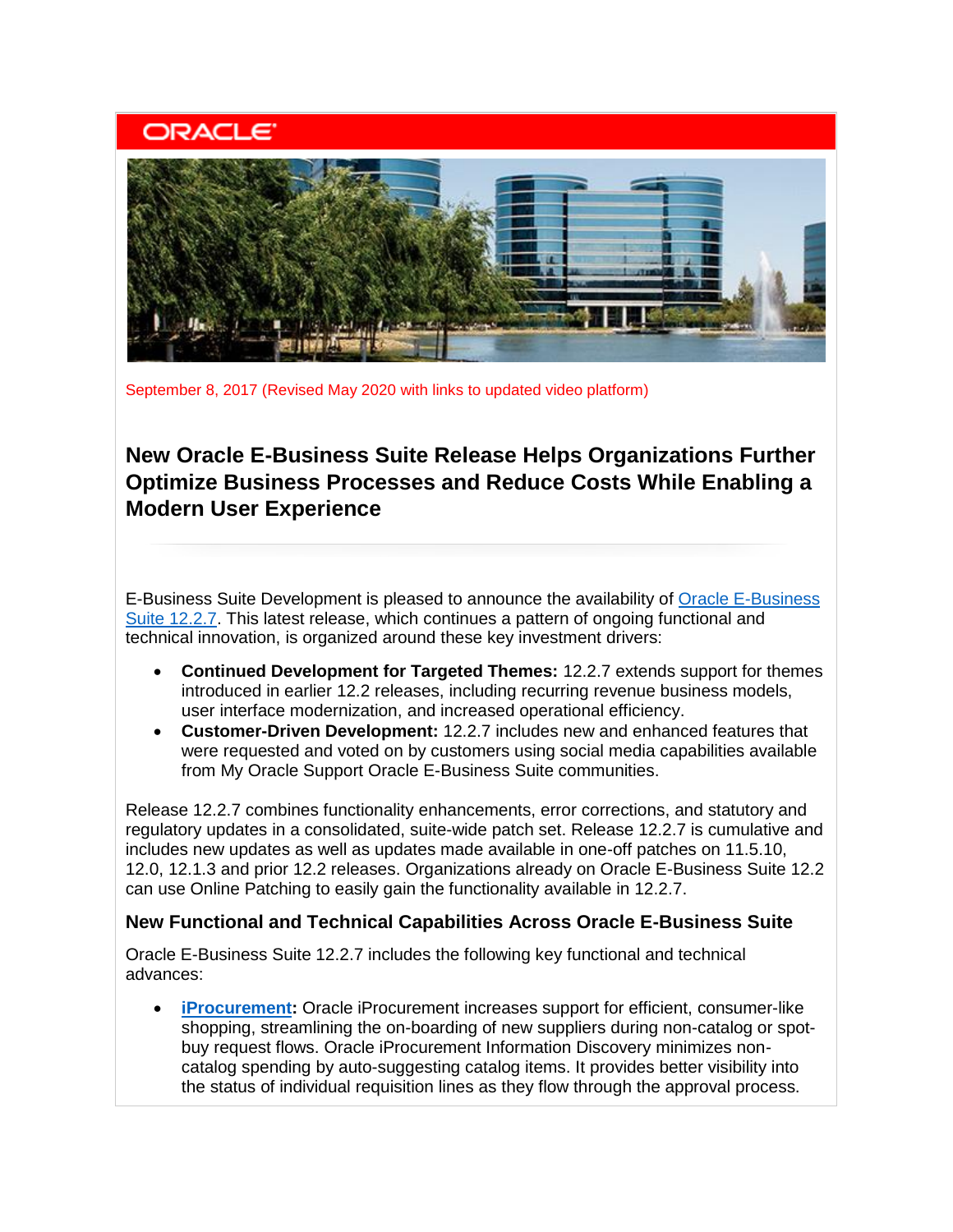- **[Procurement:](https://www.oracle.com/applications/ebusiness/products.html#procurement)** Oracle Purchasing automatically combines multiple requests for the same supplier approved over a specified period into a single purchase order, helping buyers to obtain volume-based discounts. In addition, Oracle Purchasing validates spending per PO line against a blanket purchase agreement, giving buyers more granular control over spending. With a new search feature in Oracle Procurement Contracts, buyers can quickly locate contracts and other purchasing documents that contain specific text or phrases. Oracle Supplier Lifecycle Management further automates recurring supplier assessments to reduce manual effort. Buyers and suppliers can assign purposes to each supplier contact and address to improve communication and responsiveness.
- **[Project Procurement](https://www.oracle.com/applications/ebusiness/products.html#procurement)**: Oracle Project Procurement, a module introduced earlier in the 12.2 release cycle, enables collaboration between project planners, buyers, and suppliers. Release 12.2.7 improves that collaboration with easy sharing of technical specifications across the project procurement flow. Project managers have greater visibility into buyer notes and completion dates so they can track project delays and anticipate the cascading effects. A new capability to categorize procurement activities by need-by date instead of by month allows for more precise procurement planning across projects.
- **[Projects:](https://www.oracle.com/applications/ebusiness/products.html#projects)** A new, forecasted work plan provides task managers the information they need to deliver on project commitments while they await approval of changes to the baseline work plan. Oracle Advanced Project Planning and Control increases visibility into performance metrics around schedule of values, letting project managers plan, monitor, and manage resource assignments more effectively.
- **[Order Management:](https://www.oracle.com/applications/ebusiness/products.html#order)** Oracle Order Management extends support for flexible ordering of products, services, subscriptions and warranties with a new milestone billing option. This option lets customers with long lead times for custom-designed equipment define the amount or percentage to be billed at each interim milestone. Support for manual item substitution after order booking avoids the overhead of cancelling and recreating order lines. Oracle Quoting allows the quote approval process to vary by line of business. With a new search feature in Oracle Sales Contracts, contract administrators can quickly locate contracts and other sales documents that contain specific text or phrases.
- **[Logistics:](https://www.oracle.com/applications/ebusiness/products.html#logistics)** Oracle Inventory Management provides a configurable HTML interface for the Materials Workbench as an alternative to the existing Forms interface. The HTML interface supports faceted search and a browsing approach that makes it easier to locate materials. Tighter integration between the Oracle Warehouse Management shipping function and the Oracle Transportation Management module enables better optimization of transportation planning.
- **[Manufacturing:](https://www.oracle.com/applications/ebusiness/products.html#manufacturing)** In Oracle Discrete Manufacturing, an improved UI for reviewing and editing operator times for multiple-step operations reduces supervisor effort. Operators can improve their productivity by reporting completion of a group of related work orders. Automated, time-based sampling of an Oracle Process Manufacturing run saves time while improving outcomes.
- **[Value Chain Planning:](https://www.oracle.com/applications/ebusiness/products.html)** Organization-based security for Oracle Advanced Supply Chain Planning and Oracle Service Parts Planning enforces controlled access to planning data and functions in ADF work areas. Advanced supply chain planners can manage and simulate changes in supplier capacity using an improved ADF UI. These features are available in Value Chain Planning 12.2.6.2.
- **Asset Lifecycle [Management:](https://www.oracle.com/applications/ebusiness/products.html#assetlifecycle)** Oracle Enterprise Asset Management allows mass